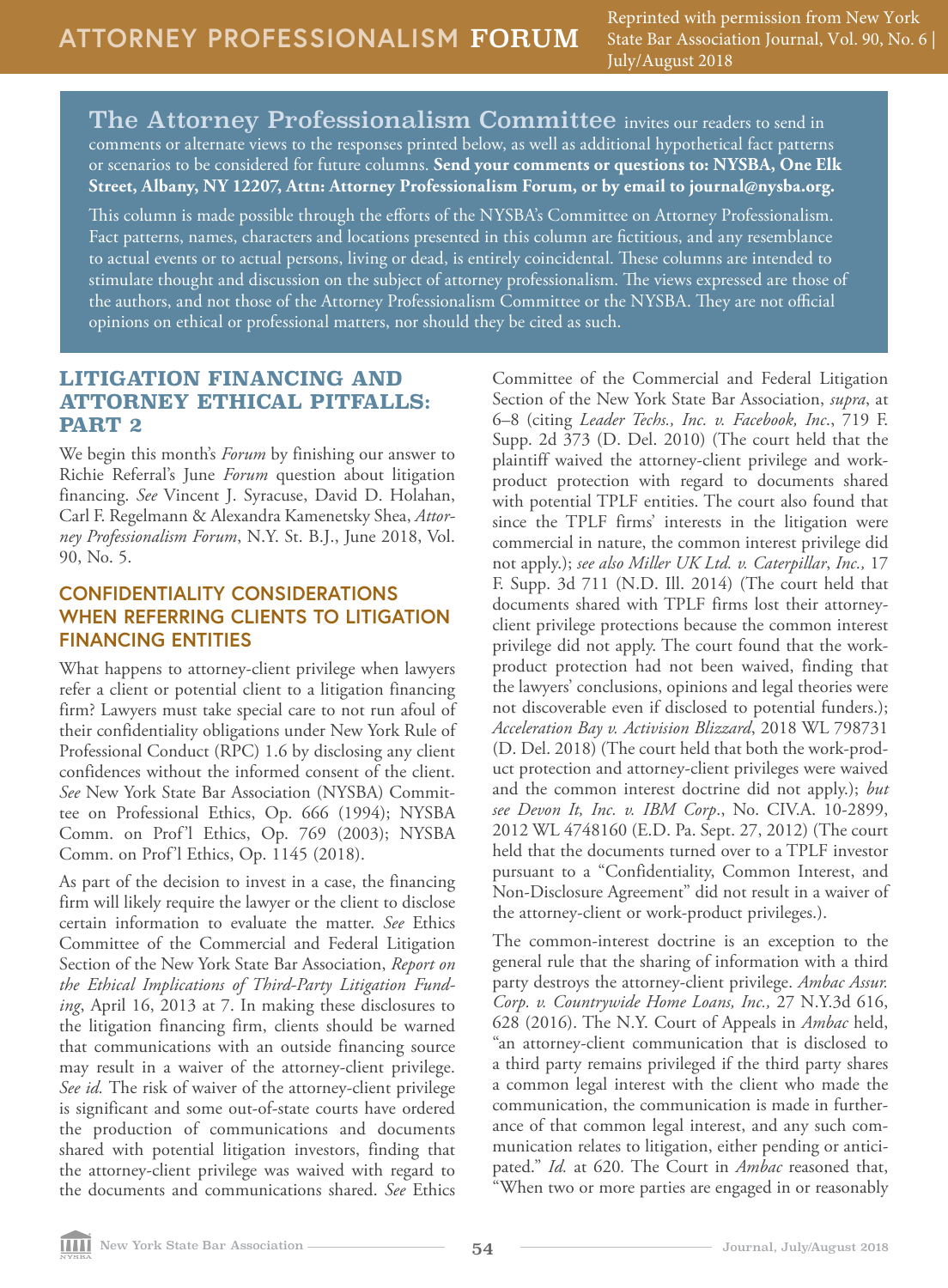anticipate litigation in which they share a common legal interest, the threat of mandatory disclosure may chill the parties' exchange of privileged information and therefore thwart any desire to coordinate legal strategy. In that situation, the common interest doctrine promotes candor that may otherwise have been inhibited. The same cannot be said of clients who share a common legal interest in a commercial transaction or other common problem but do not reasonably anticipate litigation." *Id.* at 38. After the significant *Ambac* decision was issued, attorneys have been warning clients to exercise great caution when sharing privileged communications and work product with third parties or their attorneys in a commercial transaction, if no litigation is pending or anticipated. *See* Maryann C. Stallone, Amanda M. Leone & Richard W. Trotter, *The* Ambac *Decision and the Future of the Common Interest Privilege Under New York Law,* NYLitigator, Spring 2017, Vol. 11, No. 1.

Plaintiffs in the TPLF context have attempted to argue, with mixed results, that financing firms and plaintiffs should indeed have a common legal interest: success in the underlying litigation. When considering whether to apply the common interest doctrine, many courts have required that the parties have a common legal, rather than commercial, interest and "the disclosures are made in the course of formulating a common legal strategy." Michele DeStefano, *Claim Funders and Commercial Claim Holders: A Common Interest or a Common Problem?,* 63 DePaul L. Rev. 305, 343 (2014) (citations omitted). We are not aware of post-*Ambac* New York cases addressing the common interest doctrine in the context of litigation financing. It will certainly be interesting how the issue is ultimately resolved and whether the courts find that the relationship between a TPLF entity and a potential plaintiff more closely resembles a commercial transaction or a common legal interest in anticipation of litigation.

The New Jersey Advisory Commission on Professional Ethics has opined that when dealing with a factor concerning a possible financial advance against an anticipated personal injury judgment or settlement, an attorney "must ensure that the client fully understands the risks of disclosure of such information, including the possible loss of the attorney-client privilege, before securing the client's authorization to disclose information the financial institution may require in order to assess the risk of the transaction. Upon securing such authorization, the attorney should still endeavor to limit, to the extent possible, the amount of information provided to the institution." *See* NJ Advisory Comm. on Prof'l Ethics, Op. 691 (2001). This NJ Advisory Comm. on Prof'l Ethics opinion also suggests that an attorney should limit the information disclosed only to that which is discoverable

by an adversary in order to limit any risk of waiver of the attorney-client privilege. *See id.; see also* Ethics Committee of the Commercial and Federal Litigation Section of the New York State Bar Association, *supra*, at 9.

Based upon the foregoing, we suggest utmost caution when disclosing any information to an outside funding source and that clients be apprised of the potential risks.



## *To the Forum:*

A commercial client recently approached me about New York's adoption of the Compassionate Care Act (CCA) which permits the possession, use and distribution of medical marijuana in New York in certain circumstances. I have worked extensively on Department of Health legal issues and other aspects of the medical industry in the past, but I have no experience with the legalization of marijuana. After I started looking into the New York law for my client, I thought about a recent news article discussing how the federal marijuana laws conflicted with various state laws. It suddenly dawned on me: Am I assisting an illegal drug operation?

I certainly don't want to break any laws or risk losing my license to practice law. Even an *allegation* of being complicit in an illegal drug operation would be disastrous for my career. I also don't want to assist my client in breaking any laws. I feel very strongly, however, that an inconsistency between state and federal laws is a minefield for my client to navigate even with legal representation. This is a relatively new law with little precedent and guidance for its enforcement. At the same time, due to its politically charged and divisive subject matter, I imagine that there will be strict enforcement of the statute. I can't imagine telling any client that as a New York lawyer, I am prohibited from giving him any advice about complying with a New York law!

Am I violating any rules of professional conduct by providing legal advice to my client on the CCA? Are there any limitations on what aspects of a marijuana business I can advise my client? If the policies for federal enforcement of marijuana laws change, will my ability to advise clients on the CCA also change? If my client starts to pay my legal fees from income derived from a marijuana business, am I permitted to accept those fees? Are there any other pitfalls I should be considering when advising a client on a marijuana business?

*Sincerely, Cheech N. Chong*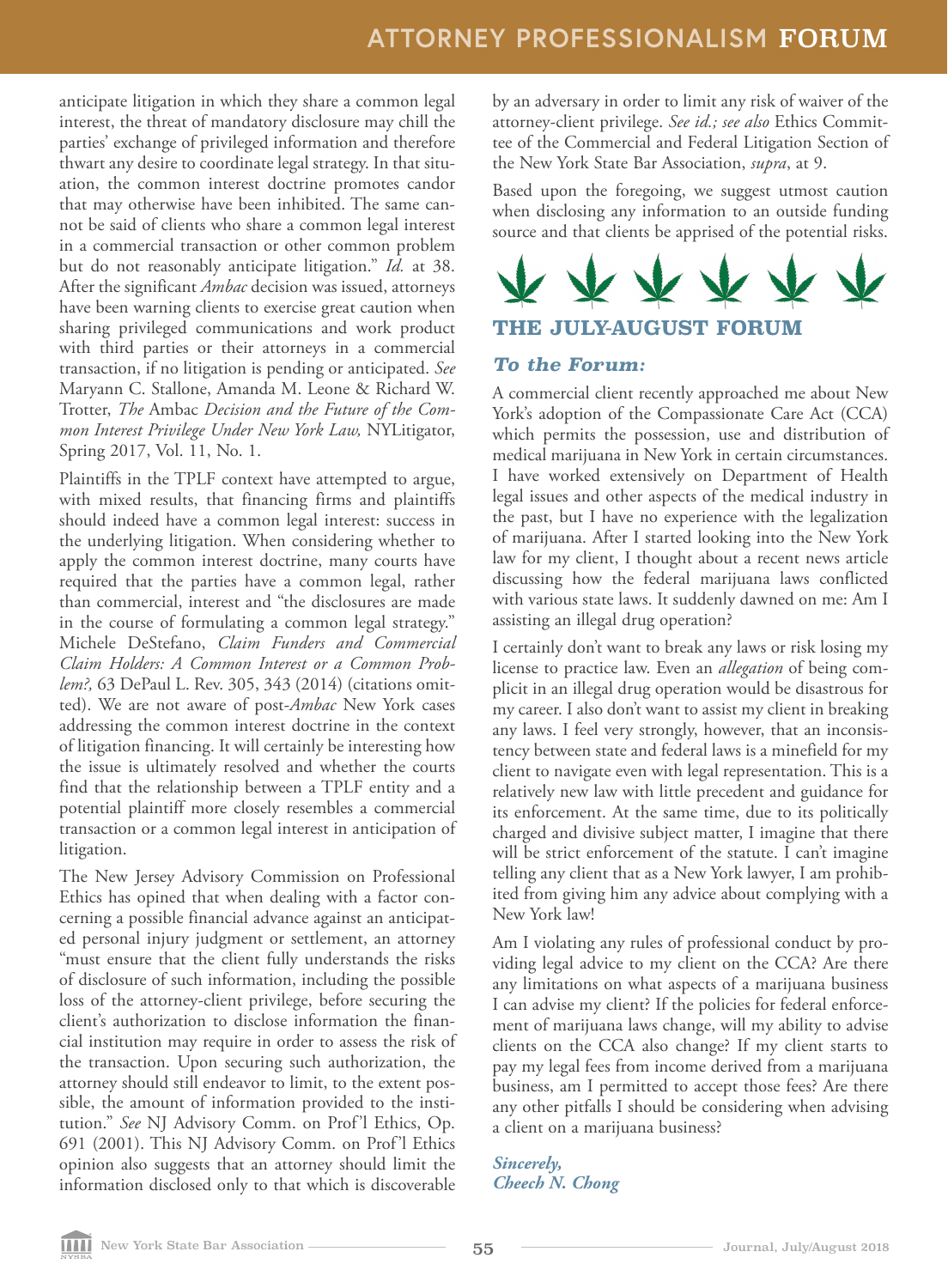## **ATTORNEY PROFESSIONALISM** FORUM

## **DEAR CHEECH N. CHONG:**



There is no doubt that advising clients on any issues associated with the sale, cultivation or distribution of marijuana is an ethical minefield. This is made especially difficult when the enforcement of marijuana laws can quickly and drastically change based on the policies of new presidential administrations.

We begin with RPC 1.2(d): "A lawyer shall not counsel a client to engage, or assist a client, in conduct that the lawyer knows is illegal or fraudulent, except that the lawyer may discuss the legal consequences of any proposed course of conduct with a client." We discussed this rule briefly in prior *Forums* in the context of clients who were arguably being deceitful. *See* Vincent J. Syracuse, Amanda M. Leone & Carl F. Regelmann, *Attorney Professionalism Forum*, N.Y. St. B.J., November/December 2017, Vol. 89, No. 9; Vincent J. Syracuse & Maryann C. Stallone, *Attorney Professionalism Forum*, N.Y. St. B.J., July/August 2015, Vol. 87, No. 6. The sale of marijuana, however, is in a whole other league due to evolving public opinion on whether marijuana should be legal and changes in the federal enforcement of marijuana laws.

Many states have modified their versions of RPC 1.2 to address the discrepancies between state and federal marijuana laws to permit attorneys to provide some form of legal advice to their clients. *See* Reinhart, Bruce E., *Dazed & Confused*, Criminal Justice, Winter 2017, Vol. 31, No. 4, at 5. The modified rules of professional conduct in those states generally allow lawyers to advise and/ or assist clients where the lawyer reasonably believes the conduct is lawful under state law as long as the lawyer also advises on the related federal law and policy. *See id.* Oregon's Rule of Professional Conduct 1.2(d), for example, specifically includes a reference to marijuana: "[A] lawyer may counsel and assist a client regarding Oregon's marijuana-related laws. In the event Oregon law conflicts with federal or tribal law, the lawyer shall also advise the client regarding related federal and tribal law and policy." *See id.* In other states, such as Ohio and Washington, bar associations have issued similar advisory opinions opining that lawyers can provide legal advice on the marijuana industry as long as they also advise the client about the federal law and policy. *See id.*, citing Ohio Bd. of Prof'l Conduct, Op. 2016-6 (2016); Wash. State Bar Ass'n Comm. on Prof'l Ethics, Advisory Op. 201501 (2015). Prior to these advisory opinions, the New York State Bar Association Committee on Professional Ethics issued its own advisory opinion that is highly relevant to your inquiry. *See* NYSBA Comm. on Prof'l Ethics, Op. 1024 (2014).

In 2014, New York adopted the CCA, which "regulates the cultivation, distribution, prescription and use

of marijuana for medical purposes." *See id.* Although the CCA had already been adopted by 22 other states when it was enacted in New York, the statute conflicted with federal law that prohibits the possession, distribution, sale or use of marijuana and does not provide an exception for medical use. *See id.* The Committee was faced with an inquiry as to whether the RPC permitted lawyers to provide legal advice and assistance to doctors, patients, public officials, hospital administrators and others to aid in their compliance with the CCA and the federal enforcement policy. *See id.* One of the key factors that the Committee relied upon in reaching its ultimate conclusion was the U.S. Department of Justice's (DOJ) policy restricting the federal enforcement of marijuana laws. *See id.* The Committee cited to the U.S. Deputy Attorney General's August 29, 2013 memorandum titled, "Guidance Regarding Marijuana Enforcement" ("2013 DOJ Memo"). *See id.* The 2013 DOJ Memo directed its attorneys and federal law enforcement to focus their resources and efforts on issues such as preventing distribution of marijuana to minors, criminal enterprises accumulating revenue through marijuana sales, and the use of marijuana activity as a cover for the trafficking of other drugs. *See id.* The 2013 DOJ Memo further noted that these priorities are less likely to be a threat in jurisdictions with laws legalizing medical marijuana and strict enforcement systems in place. *See id.* The Committee apparently read the 2013 DOJ Memo to say that the federal government would not enforce federal criminal marijuana laws with regard to otherwise legal medical marijuana activities carried out in accordance with strict state regulatory laws such as the CCA. *See id.* 

In reliance on the 2013 DOJ Memo, the Committee opined that the RPC permitted "a lawyer to assist a client in conduct designed to comply with state medical marijuana law, notwithstanding that federal narcotics law prohibits the delivery, sale, possession and use of marijuana and makes no exception for medical marijuana." *See id.* The Committee noted that the federal policy articulated in the 2013 DOJ Memo actually "depends on the availability of lawyers to establish and promote compliance" with the states' regulatory and enforcement systems and cautioned that "[i]f federal enforcement were to change materially, [its] Opinion might need to be reconsidered." In concurring with this opinion, Professor Simon agreed with the Committee's comment that this was a "highly unusual if not unique" question and this opinion "should have little impact outside the narrow context of medical marijuana laws." Roy Simon, *Simon's New York Rules of Professional Conduct Annotated*, at 115 (2016 ed.). This guidance offered to us by the Committee may now have gone up in smoke because of a recent DOJ opinion.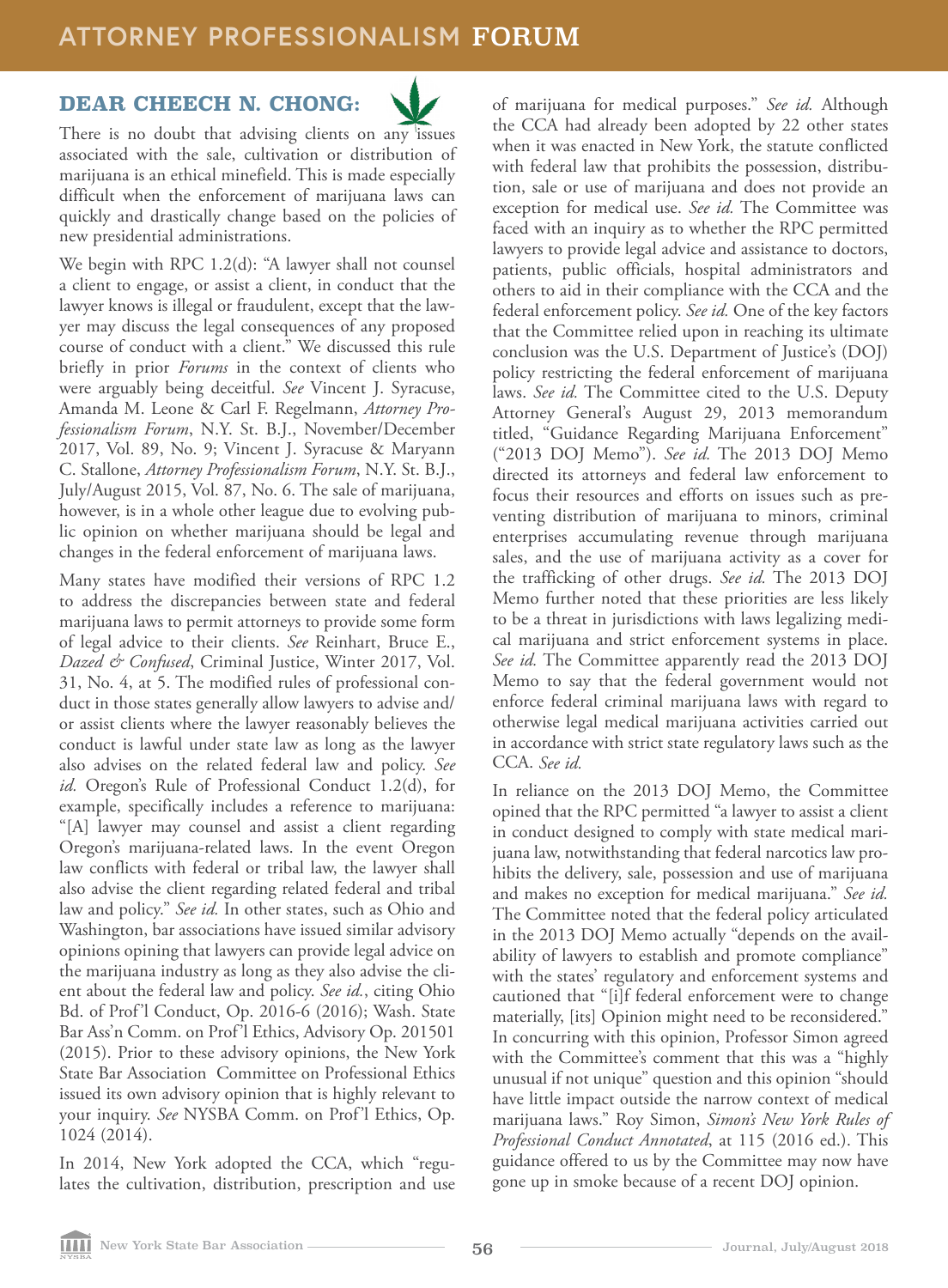On January 4, 2018, the U.S. Attorney General issued a memo ("2018 DOJ Memo") rescinding the 2013 DOJ Memo and noting the federal prohibition for the cultivation, distribution and possession of marijuana, and the significant penalties for those crimes. *See* Jefferson B. Sessions, Att'y Gen., *Memorandum for All United States Attorneys: Marijuana Enforcement* (Jan. 4, 2018). This rescission severely undermined the basis for the Committee's 2014 advisory opinion. Through a March 2018 budget rider, however, Congress effectively continued to bar the DOJ from enforcing any federal laws against the use, distribution, possession or cultivation of medical marijuana in New York through September 23, 2018 when the rider expires. *See* Robert A. Mikos, *Congress Renews DOJ Spending Rider*, Marijuana Law, Policy, and Authority (March 28, 2018) https://my.vanderbilt.edu/ marijuanalaw/2018/03/congresss-renews-doj-spendingrider/.

Now what do we do? Based on the 2018 DOJ Memo, and the current language of the RPC, we recommend using caution when advising clients on any aspect of a marijuana business. Pursuant to RPC 1.2(d), lawyers are permitted to advise a client about the reach of the CCA and whether undertaking certain activities would be a violation of federal laws. *See* RPC 1.2(d); RPC 1.2(d) Comment [9] (The prohibition in RPC 9.2 "does not preclude the lawyer from giving an honest opinion about the consequences that appear likely to result from a client's conduct."); NYSBA Comm. on Prof'l Ethics, Op. 1024 (2014). *Encouraging or assisting* the client in conduct that violates federal law in light of the 2018 DOJ Memo, could be viewed as a violation of RPC 1.2(d). *See id.* Under the supremacy clause of the U.S. Constitution, federal laws supersede contrary state marijuana laws, including the CCA, and possessing, growing, distributing, and prescribing marijuana is currently illegal throughout the United States. *See* Reinhart, Bruce E., *Dazed & Confused*, Criminal Justice, Winter 2017, Vol. 31, No. 4, at 4. In addition to risking a violation of the RPC, there are criminal risks that may apply if you assist your client with a marijuana business. *See id.* at 9. In addition, attorney malpractice policies usually have exclusions for criminal acts and carriers may attempt to deny coverage for any claims of improper legal advice to marijuana businesses. *See id.* 

The fact that numerous states have passed legislation for the legalization of marijuana and that it has grown into a multi-billion dollar industry nationwide cannot be ignored. That being said, the DOJ has signaled a greater willingness to allow enforcement of federal marijuana laws to begin, even as against state-approved marijuana businesses, but this could only occur if the Congressional budget rider prohibiting such enforcement were allowed

to expire. Implementation of the CCA is a long and complicated process that began when the federal government essentially permitted states to enact their own medical marijuana laws. New York's current governor not only supports the CCA, but has also supported a study for the legalization of recreational marijuana even after the issuance of the 2018 DOJ Memo. *See* Mort, Geoffrey A. & Desiree Gustafson, *New York's Medical Marijuana Law Comes of Age*, N.Y.L.J., April 3, 2018. To further complicate matters, as we were going to press, bipartisan legislation was introduced in both houses of Congress that would effectively hand to the states, U.S. territories and federally recognized tribes the right to regulate the manufacture, production, possession, distribution, dispensation, administration, and delivery of marijuana in all those places that so choose to regulate marijuana. If such legislation becomes law, the risk to legal practitioners advising state compliant marijuana businesses would be effectively mooted. Until such legislation passes or the RPC changes, however, lawyers will remain stuck in the proverbial minefield and face significant risks when representing marijuana businesses in New York. Only time will tell how the federal enforcement issues are resolved.

### *Sincerely,*

*The Forum by Vincent J. Syracuse, Esq. (syracuse@thsh.com) and David D. Holahan, Esq. (Holahan@thsh.com) and Carl F. Regelmann, Esq. (regelmann@thsh.com) Alexandra Kamenetsky Shea, Esq. (shea@thsh.com) Tannenbaum Helpern Syracuse & Hirschtritt LLP*

## **QUESTION FOR THE NEXT ATTORNEY PROFESSIONALISM FORUM:**

I recently started supervising students in a law school clinic that assists indigent individuals. We provide a number of services, including evening programs, where people can seek quick legal advice, and they are often referred to other specialized not-for-profit groups that can further assist them. For certain individuals, however, we expect to represent them in court and in other administrative proceedings. I was so enthusiastic about this new position that I reached out to a few of my colleagues at law firms and other not-for profit organizations that I thought could help educate my law students and provide competent pro bono advice to our clients. They were excited to help.

CONTINUED ON PAGE 59